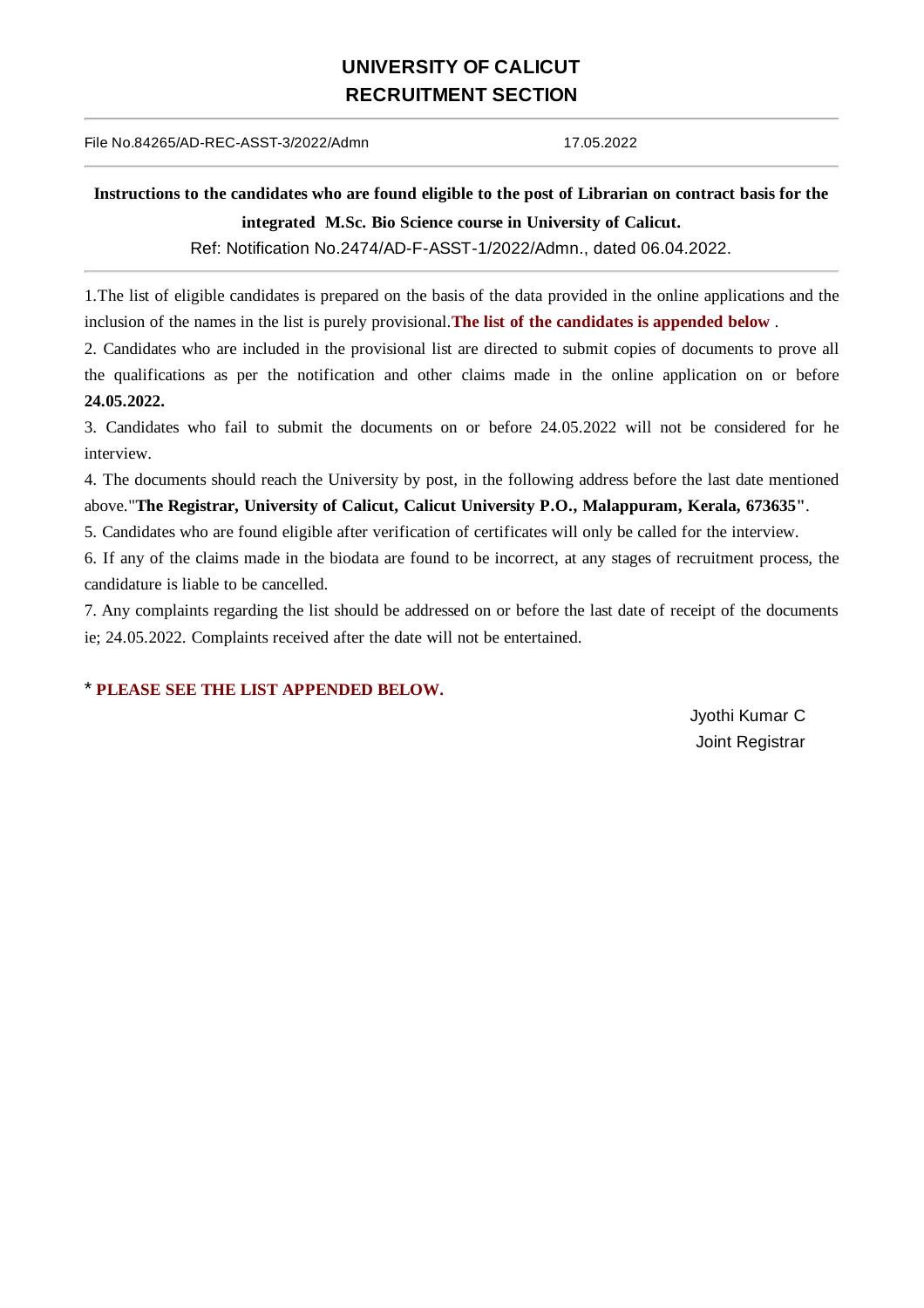| <b>APPENDIX</b>  |                                                                                                       |                                                            |            |                |  |  |
|------------------|-------------------------------------------------------------------------------------------------------|------------------------------------------------------------|------------|----------------|--|--|
|                  | Provisional list of the candidates to the post of Librarian on contract basis(for the integrated M.Sc |                                                            |            |                |  |  |
|                  |                                                                                                       | <b>BioScience Course), University of Calicut.</b>          |            |                |  |  |
|                  |                                                                                                       | Notification NO.2474/AD-F-ASST-1/2022/Admn ,dtd.06.04.2022 |            |                |  |  |
| Sl <sub>No</sub> | ID                                                                                                    | <b>Name</b>                                                | <b>DOB</b> | <b>Remarks</b> |  |  |
| $\mathbf{1}$     | 3430000165                                                                                            | <b>AARTI KUMARI</b>                                        | 04/08/1992 |                |  |  |
| $\overline{2}$   | 3430000216                                                                                            | <b>ABDUL RAMEES P C</b>                                    | 13/12/1992 |                |  |  |
| 3                | 3430000170                                                                                            | <b>ABHAY MAURYA</b>                                        | 17/07/1989 |                |  |  |
| 4                | 3430000356                                                                                            | <b>ABHIJITH G</b>                                          | 19/05/1989 |                |  |  |
| 5                | 3430000192                                                                                            | <b>ADARSH C A</b>                                          | 16/02/1997 |                |  |  |
| $6\phantom{1}$   | 3430000018                                                                                            | <b>AGNEY RAVIO</b>                                         | 22/06/1998 |                |  |  |
| 7                | 3430000339                                                                                            | AHALYA. V                                                  | 14/12/1997 |                |  |  |
| $\pmb{8}$        | 3430000066                                                                                            | <b>AHANYAT</b>                                             | 20/10/1996 |                |  |  |
| $\boldsymbol{9}$ | 3430000199                                                                                            | <b>AISWARYA SHENOY . G</b>                                 | 10/10/1996 |                |  |  |
| 10               | 3430000364                                                                                            | AJAY ASHOKRAO RANGWAL                                      | 18/04/1994 |                |  |  |
| 11               | 3430000129                                                                                            | <b>AKASH KUMAR SINGH</b>                                   | 19/04/1996 |                |  |  |
| 12               | 3430000249                                                                                            | <b>AKASH SHARMA</b>                                        | 02/01/1994 |                |  |  |
| 13               | 3430000198                                                                                            | <b>AKHIL R KRISHNAN</b>                                    | 20/10/1995 |                |  |  |
| 14               | 3430000043                                                                                            | <b>AKSHAYA K</b>                                           | 30/11/1997 |                |  |  |
| 15               | 3430000392                                                                                            | <b>ALEENA FRANCIS</b>                                      | 19/04/1997 |                |  |  |
| 16               | 3430000047                                                                                            | <b>ALEENAPS</b>                                            | 05/11/1995 |                |  |  |
| 17               | 3430000057                                                                                            | <b>ALFISJ</b>                                              | 01/05/1998 |                |  |  |
| 18               | 3430000286                                                                                            | <b>ALTHAF M S</b>                                          | 02/05/1995 |                |  |  |
| 19               | 3430000336                                                                                            | AMAL G H                                                   | 03/03/1998 |                |  |  |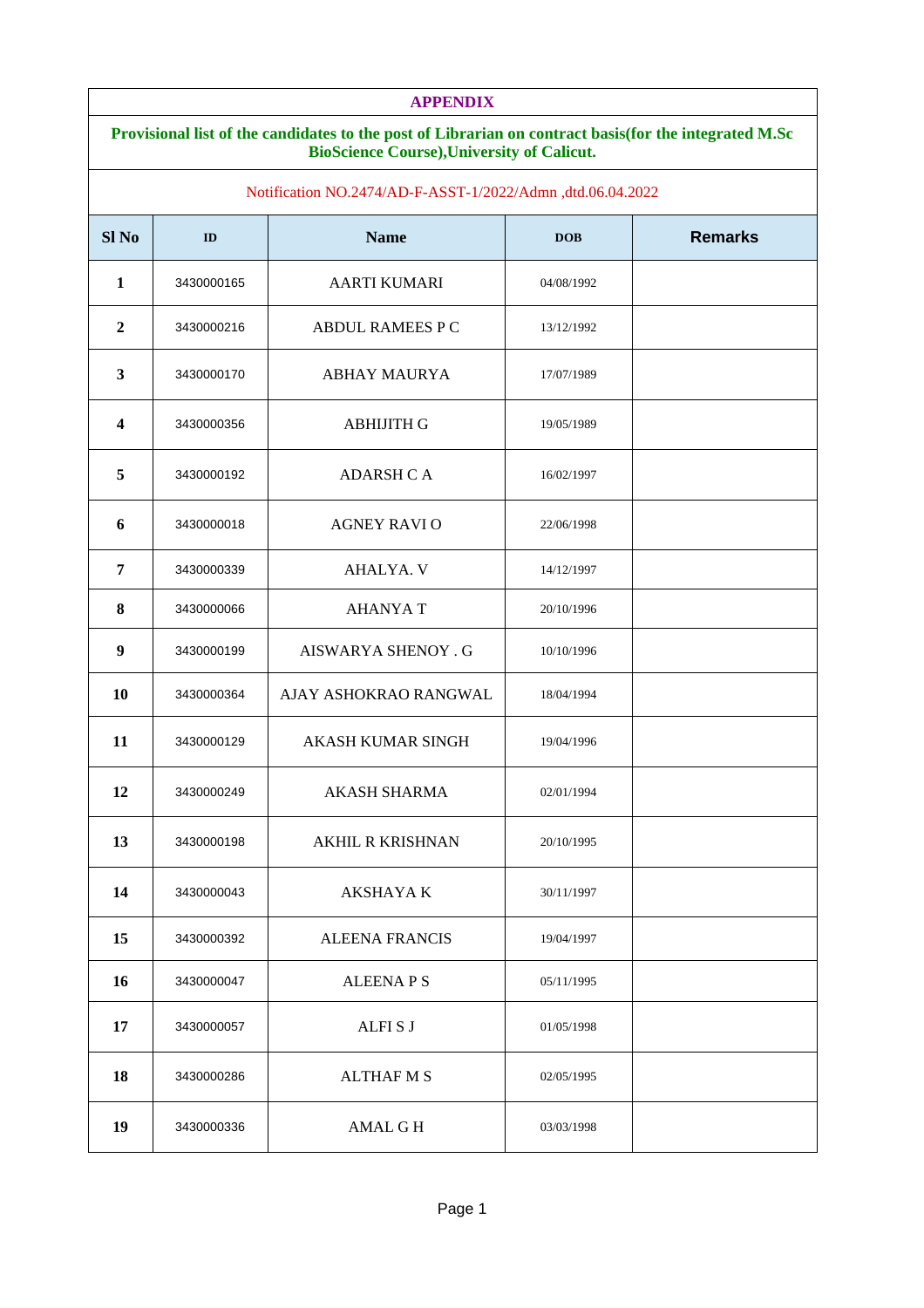| Sl <sub>No</sub> | ID         | <b>Name</b>               | <b>DOB</b> | <b>Remarks</b> |
|------------------|------------|---------------------------|------------|----------------|
| 20               | 3430000285 | <b>AMAL JOHN VARGHESE</b> | 04/01/1995 |                |
| 21               | 3430000389 | <b>AMINA AZEEZ MP</b>     | 01/06/1996 |                |
| 22               | 3430000219 | <b>AMIT GUPTA</b>         | 14/08/1996 |                |
| 23               | 3430000409 | AMITHA.K.S                | 08/03/1997 |                |
| 24               | 3430000328 | <b>AMRITHA PATTERY</b>    | 03/06/1991 |                |
| 25               | 3430000256 | <b>AMRUTHA R V</b>        | 27/07/1993 |                |
| 26               | 3430000391 | <b>ANAGHA M.V</b>         | 02/05/1997 |                |
| 27               | 3430000282 | <b>ANAGHA MANI</b>        | 13/03/1999 |                |
| 28               | 3430000384 | ANAGHA PRASANNAN          | 05/01/1998 |                |
| 29               | 3430000376 | <b>ANAGHAR</b>            | 25/11/1996 |                |
| 30               | 3430000245 | <b>ANAGHA SATHYAN</b>     | 12/11/1998 |                |
| 31               | 3430000149 | <b>ANCY S SELIN</b>       | 01/02/1995 |                |
| 32               | 3430000022 | <b>ANEESHAM</b>           | 27/03/1998 |                |
| 33               | 3430000412 | <b>ANGELDAS V S</b>       | 25/08/1995 |                |
| 34               | 3430000393 | <b>ANGHAMV</b>            | 02/05/1997 |                |
| 35               | 3430000210 | <b>ANJU MK</b>            | 16/01/1994 |                |
| 36               | 3430000349 | <b>ANOOP MV</b>           | 26/05/1993 |                |
| 37               | 3430000292 | ANUKAMPA MISHRA           | 10/05/1992 |                |
| 38               | 3430000374 | <b>ANUPAMA V S</b>        | 20/05/1993 |                |
| 39               | 3430000415 | <b>ANUSREE KV</b>         | 28/11/1995 |                |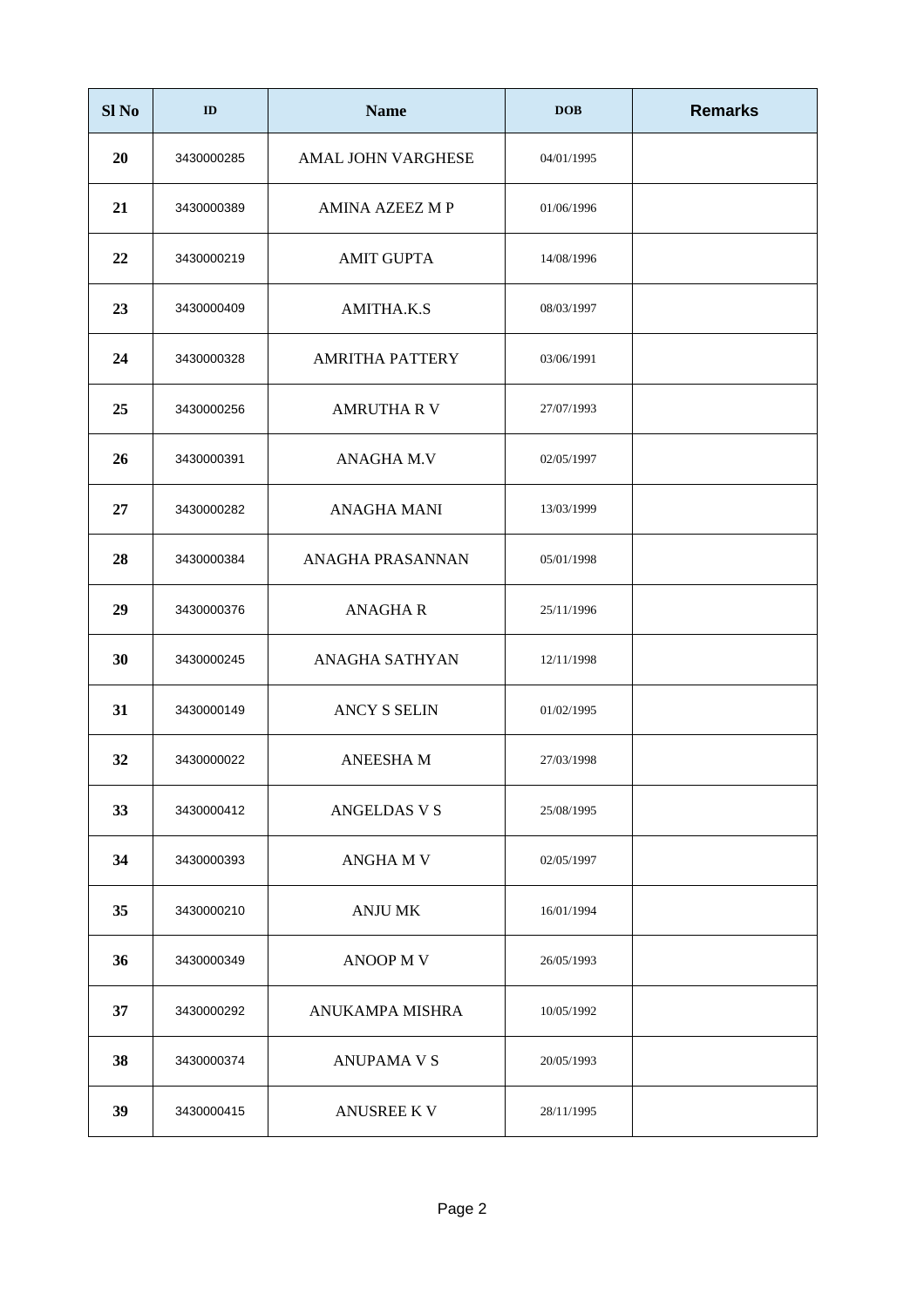| Sl <sub>No</sub> | ID         | <b>Name</b>                              | <b>DOB</b> | <b>Remarks</b> |
|------------------|------------|------------------------------------------|------------|----------------|
| 40               | 3430000381 | <b>ARKADEEP DAS</b>                      | 12/05/1991 |                |
| 41               | 3430000335 | <b>ARUN P G</b>                          | 02/05/1995 |                |
| 42               | 3430000028 | <b>ARYAPS</b>                            | 13/08/1998 |                |
| 43               | 3430000098 | <b>ASHEESH KUMAR</b>                     | 04/01/1990 |                |
| 44               | 3430000037 | <b>ASHIQ K T</b>                         | 16/07/1991 |                |
| 45               | 3430000059 | <b>ASHOK KUMAR</b><br><b>VISHWAKARMA</b> | 26/12/1987 |                |
| 46               | 3430000277 | <b>ASWANI R</b>                          | 03/12/1997 |                |
| 47               | 3430000340 | <b>ASWATHI A V</b>                       | 01/12/1998 |                |
| 48               | 3430000241 | <b>ASWATHI K</b>                         | 25/03/1993 |                |
| 49               | 3430000377 | <b>ASWATHY A.B</b>                       | 19/08/1989 |                |
| 50               | 3430000271 | <b>ASWATHY K</b>                         | 15/05/1992 |                |
| 51               | 3430000061 | <b>ASWATHY S NAIR</b>                    | 17/04/1996 |                |
| 52               | 3430000081 | <b>ATHER LAYEEQ</b>                      | 15/05/1996 |                |
| 53               | 3430000268 | <b>ATHIRA K V</b>                        | 02/08/1996 |                |
| 54               | 3430000330 | <b>ATHIRAPP</b>                          | 14/10/1997 |                |
| 55               | 3430000380 | <b>ATHULYAVS</b>                         | 27/05/1998 |                |
| 56               | 3430000327 | <b>AVANIP</b>                            | 14/05/1994 |                |
| 57               | 3430000101 | <b>B RAJANI</b>                          | 13/05/1993 |                |
| 58               | 3430000369 | <b>BABITHA VK</b>                        | 29/03/1991 |                |
| 59               | 3430000157 | <b>BALKEESBIP.</b>                       | 06/12/1996 |                |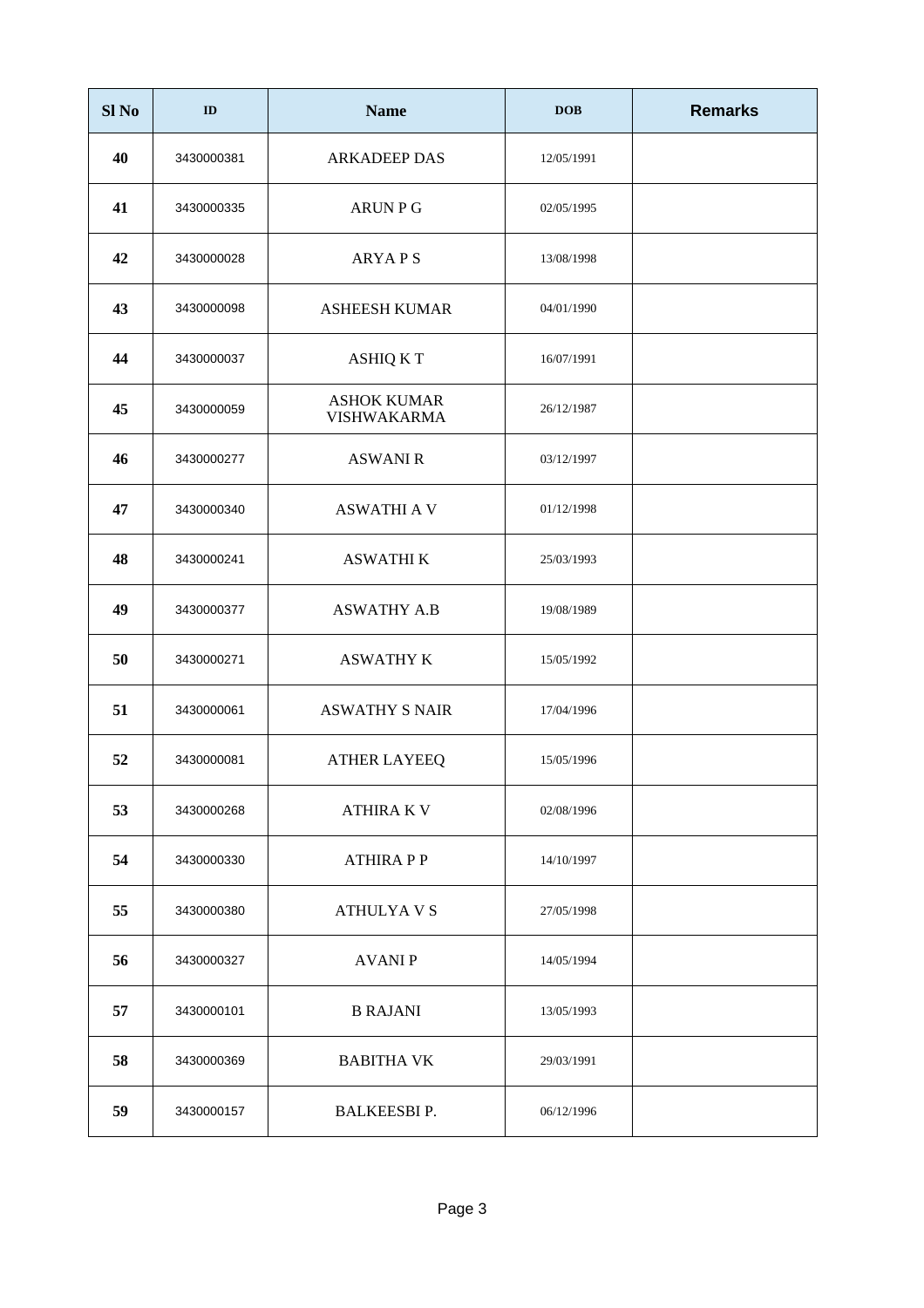| Sl <sub>No</sub> | ID         | <b>Name</b>                 | <b>DOB</b> | <b>Remarks</b> |
|------------------|------------|-----------------------------|------------|----------------|
| 60               | 3430000079 | <b>BANKA JAGADEESH</b>      | 10/05/1994 |                |
| 61               | 3430000388 | <b>BEENA KV</b>             | 19/03/1990 |                |
| 62               | 3430000180 | <b>BIJAYA KRUSHNA NAYAK</b> | 14/07/1994 |                |
| 63               | 3430000195 | <b>BIJU G</b>               | 18/04/1988 |                |
| 64               | 3430000070 | <b>BIKRAM MAJUMDER</b>      | 15/04/1987 |                |
| 65               | 3430000319 | <b>BINCY PAKKULATHIL</b>    | 26/08/1993 |                |
| 66               | 3430000232 | <b>BINCYMOL GEORGE</b>      | 06/04/1999 |                |
| 67               | 3430000257 | <b>BISWAJIT BANSHOR</b>     | 29/09/1988 |                |
| 68               | 3430000194 | <b>BOYET V ESSAVE</b>       | 10/01/1990 |                |
| 69               | 3430000403 | <b>CHINJUKN</b>             | 05/03/1991 |                |
| 70               | 3430000088 | <b>CHITHRAL</b>             | 23/05/1992 |                |
| 71               | 3430000304 | <b>DEANS YELDHO</b>         | 17/11/1994 |                |
| 72               | 3430000334 | DEEPAPK                     | 20/04/1987 |                |
| 73               | 3430000269 | DEEPATK                     | 24/11/1989 |                |
| 74               | 3430000104 | DEEPSHIKHA RAO              | 13/10/1991 |                |
| 75               | 3430000132 | DEEPTHI V P                 | 04/02/1997 |                |
| 76               | 3430000383 | <b>DHANUJA.E</b>            | 25/04/1997 |                |
| 77               | 3430000207 | <b>DINSHA KUNIYIL</b>       | 27/01/1994 |                |
| 78               | 3430000154 | DIPANWITA MANDAL            | 12/10/1998 |                |
| 79               | 3430000011 | DIVYA LAKSHMI C P           | 31/07/1996 |                |
| 80               | 3430000291 | <b>EBIN WILSON</b>          | 28/08/1998 |                |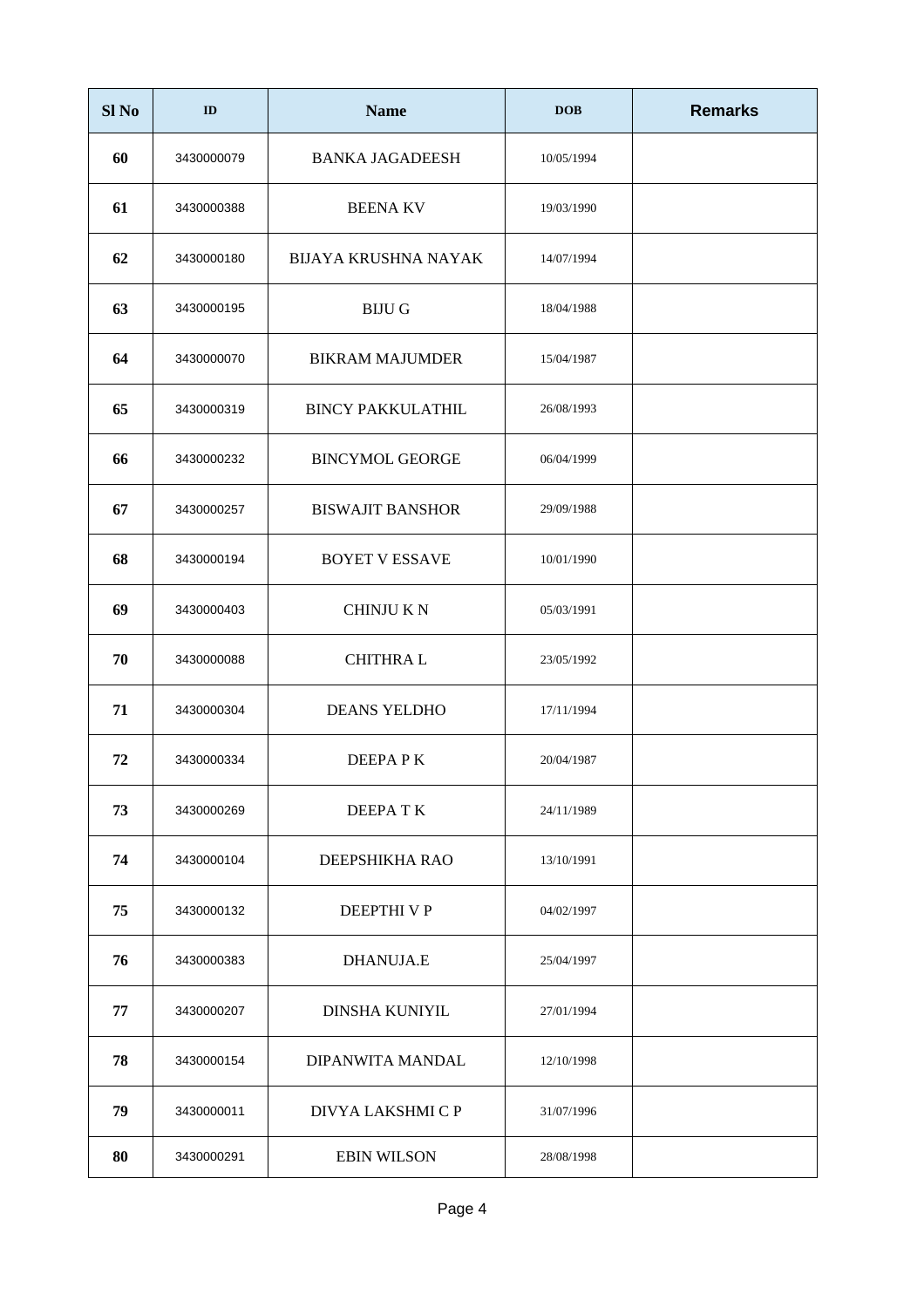| Sl <sub>No</sub> | ID         | <b>Name</b>                    | <b>DOB</b> | <b>Remarks</b> |
|------------------|------------|--------------------------------|------------|----------------|
| 81               | 3430000401 | <b>ELDHO GEORGE</b>            | 15/02/1994 |                |
| 82               | 3430000185 | FATHIMA K MUHAMMED             | 19/02/1995 |                |
| 83               | 3430000094 | <b>FIDHIYA SARAFUDHEEN</b>     | 30/07/1997 |                |
| 84               | 3430000252 | <b>FINCY FRANCIS</b>           | 11/10/1999 |                |
| 85               | 3430000226 | <b>GAYATHRIB</b>               | 20/08/1998 |                |
| 86               | 3430000041 | <b>GHANSHYAM</b>               | 10/05/1994 |                |
| 87               | 3430000077 | <b>GHULAM MOIN UDDIN</b>       | 20/06/1989 |                |
| 88               | 3430000321 | <b>GOJE NISHANT SUBHASHRAO</b> | 31/08/1998 |                |
| 89               | 3430000224 | <b>GOVIND</b>                  | 20/02/1995 |                |
| 90               | 3430000213 | <b>GREESHMA A.</b>             | 21/06/1998 |                |
| 91               | 3430000259 | <b>GREESHMA G</b>              | 09/09/1997 |                |
| 92               | 3430000243 | <b>GREESHMAN</b>               | 05/08/1998 |                |
| 93               | 3430000382 | <b>HAFSATH ADATTIL</b>         | 06/05/1992 |                |
| 94               | 3430000089 | <b>HAFSATHP</b>                | 09/02/1993 |                |
| 95               | 3430000179 | HARSHIT RAJ TIWARI             | 07/08/1999 |                |
| 96               | 3430000187 | <b>HASNAMP</b>                 | 15/08/1992 |                |
| 97               | 3430000117 | <b>ISHITA DEB</b>              | 29/05/1989 |                |
| 98               | 3430000318 | <b>JAMSHEERA A</b>             | 27/06/1991 |                |
| 99               | 3430000322 | <b>JASIR JAVAD K P</b>         | 03/10/1995 |                |
| 100              | 3430000344 | <b>JASMINAK</b>                | 13/08/1990 |                |
| 101              | 3430000045 | JAYESH.J.B                     | 19/08/1993 |                |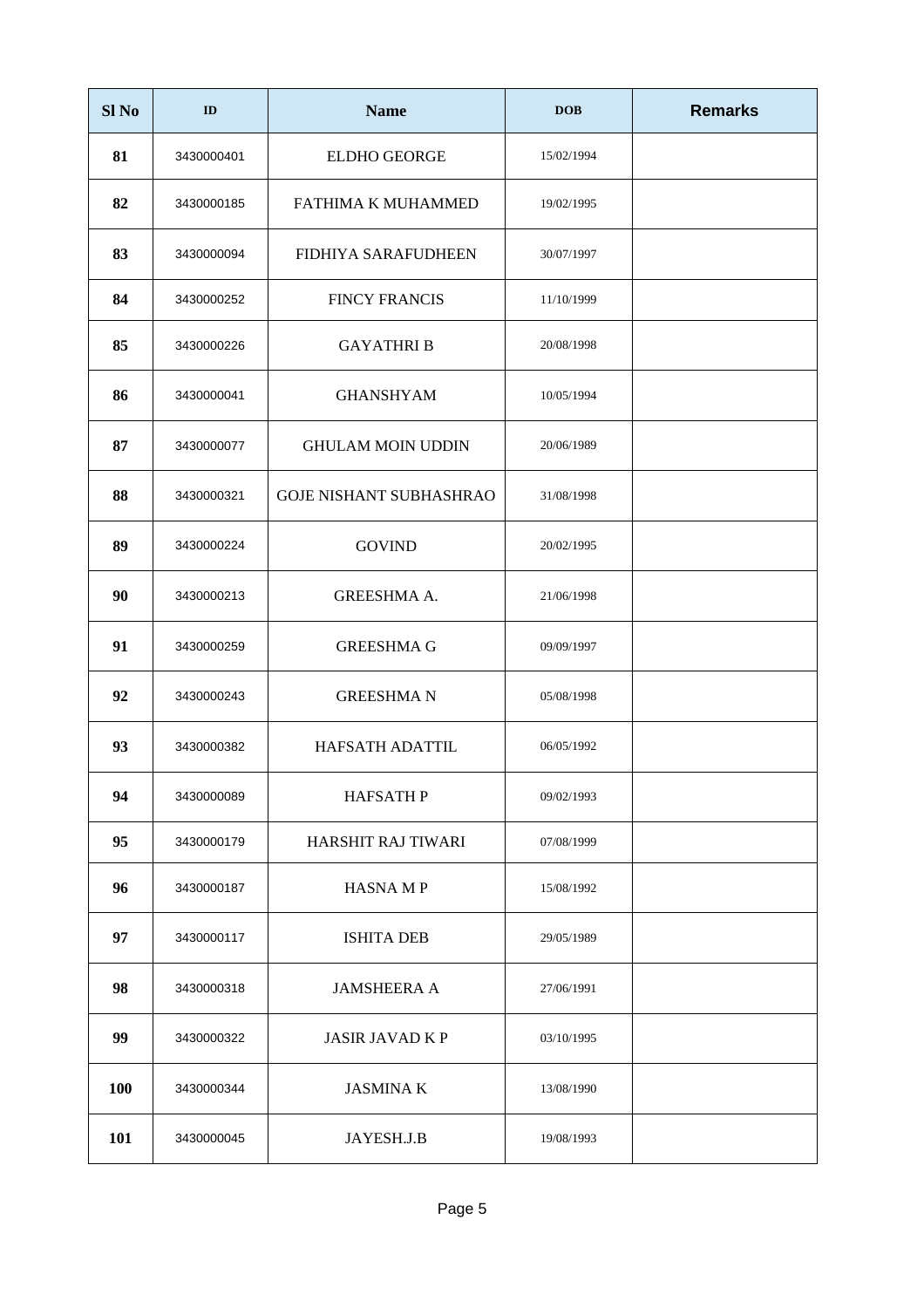| Sl <sub>No</sub> | ID         | <b>Name</b>             | <b>DOB</b> | <b>Remarks</b> |
|------------------|------------|-------------------------|------------|----------------|
| 102              | 3430000337 | <b>JIFNA KHALID</b>     | 15/03/1995 |                |
| 103              | 3430000029 | <b>JINIT</b>            | 17/01/1996 |                |
| 104              | 3430000250 | <b>JISHNAP</b>          | 13/08/1998 |                |
| 105              | 3430000153 | <b>JISNA RAJ P R</b>    | 29/05/1993 |                |
| 106              | 3430000009 | <b>JITHA K</b>          | 06/11/1996 |                |
| 107              | 3430000253 | <b>JOMON GEORGE</b>     | 31/03/1995 |                |
| 108              | 3430000251 | K MURALIKRISHNA YADAV   | 06/02/1986 |                |
| 109              | 3430000280 | KANDAVALLI RAVIKUMAR    | 13/08/1990 |                |
| 110              | 3430000063 | KHANDARE SHARAD BABULAL | 01/11/1992 |                |
| 111              | 3430000177 | KHUSHBOO THAKUR         | 04/06/1996 |                |
| 112              | 3430000279 | <b>KRISHNA G GOPAL</b>  | 17/02/1995 |                |
| 113              | 3430000404 | KRISHNA KRIJITH K U     | 14/01/1997 |                |
| 114              | 3430000184 | MAHIMA MARY THOMAS      | 11/12/1995 |                |
| 115              | 3430000023 | MANEESHA T.             | 23/09/1996 |                |
| 116              | 3430000056 | <b>MANGALAM S M</b>     | 15/06/1997 |                |
| 117              | 3430000164 | <b>MARTINA MATHEW</b>   | 29/07/1998 |                |
| 118              | 3430000054 | MD QAMRAN KHAN          | 15/02/1998 |                |
| 119              | 3430000395 | MEDONA K C              | 31/05/1996 |                |
| 120              | 3430000190 | MEKHA KRISHNA           | 29/10/1996 |                |
| 121              | 3430000311 | MELVIN VARGHESE         | 02/03/1998 |                |
| 122              | 3430000130 | MIDHUNKUMAR V K         | 19/02/1996 |                |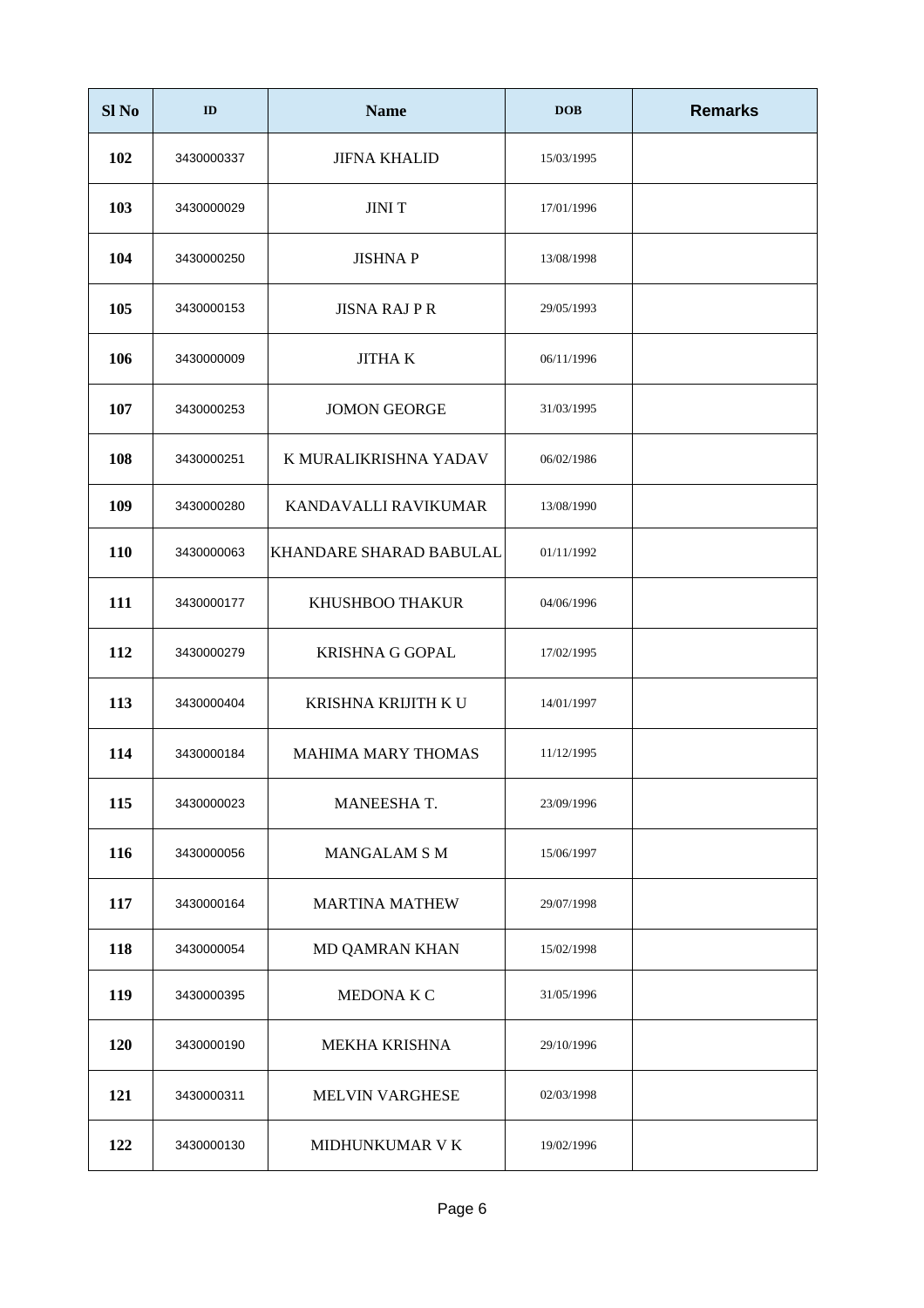| Sl <sub>No</sub> | ID         | <b>Name</b>                | <b>DOB</b> | <b>Remarks</b> |
|------------------|------------|----------------------------|------------|----------------|
| 123              | 3430000406 | MOHAMED MANHAL N.          | 24/10/1996 |                |
| 124              | 3430000126 | MOHAMMED FASIL K.K.        | 24/02/1996 |                |
| 125              | 3430000396 | MOHAMMED SARJAS V          | 11/10/1993 |                |
| 126              | 3430000333 | <b>MONA KUMARI</b>         | 22/03/1995 |                |
| 127              | 3430000357 | <b>MUHAMMED ALIP</b>       | 26/02/1986 |                |
| 128              | 3430000124 | <b>MUMTHAS AP</b>          | 11/06/1986 |                |
| 129              | 3430000120 | <b>MUNMUN PATI</b>         | 16/02/1997 |                |
| 130              | 3430000400 | <b>MURSHIDA P P</b>        | 10/08/1996 |                |
| 131              | 3430000084 | <b>MURSHIDA SHIRIN</b>     | 08/02/1997 |                |
| 132              | 3430000032 | MURSHINA K                 | 01/07/1998 |                |
| 133              | 3430000315 | MUTHUKOYA M.S              | 20/01/1986 |                |
| 134              | 3430000044 | N.JIJILA                   | 19/12/1985 |                |
| 135              | 3430000046 | NADIYA VATTOLI             | 03/07/1997 |                |
| 136              | 3430000107 | <b>NARAYAN AHIRWAL</b>     | 22/07/1999 |                |
| 137              | 3430000172 | <b>NARENDER KUMAR</b>      | 15/07/1989 |                |
| 138              | 3430000281 | <b>NAVEEN VIKRAM SINGH</b> | 13/07/1993 |                |
| 139              | 3430000317 | <b>NAYANAP</b>             | 23/03/1999 |                |
| 140              | 3430000267 | NEETHU MK                  | 01/12/1990 |                |
| 141              | 3430000237 | NIDHISHA P K               | 09/03/1993 |                |
| 142              | 3430000161 | NIKHILA M                  | 13/01/1997 |                |
| 143              | 3430000001 | NIMISHA K                  | 11/05/1995 |                |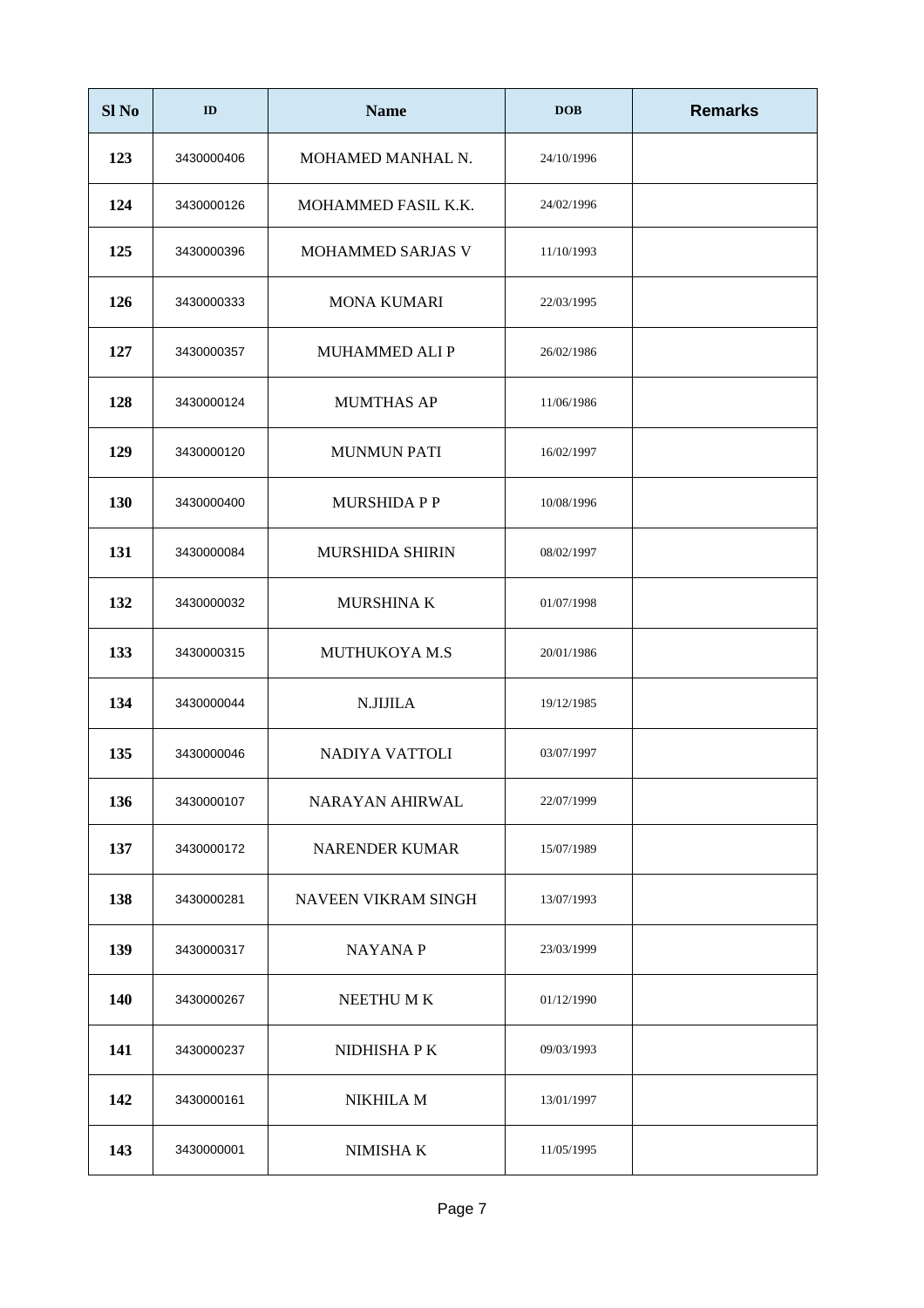| Sl <sub>No</sub> | ID         | <b>Name</b>           | <b>DOB</b> | <b>Remarks</b> |
|------------------|------------|-----------------------|------------|----------------|
| 144              | 3430000099 | NIMITA SINGH          | 29/06/1995 |                |
| 145              | 3430000227 | <b>NITHIN SURESH</b>  | 22/01/1995 |                |
| 146              | 3430000139 | <b>OWAIS AHMAD</b>    | 27/05/1997 |                |
| 147              | 3430000323 | PATAN MOHAMMAD RAHIM  | 04/05/1993 |                |
| 148              | 3430000410 | PRABITHA M            | 12/05/1985 |                |
| 149              | 3430000408 | PRAMEETA SHARMA       | 02/02/1986 |                |
| 150              | 3430000002 | PRASAD <sub>O</sub>   | 15/05/1987 |                |
| 151              | 3430000414 | PRASEETHA M S         | 19/03/1996 |                |
| 152              | 3430000223 | PRAVEEN M D           | 17/01/1991 |                |
| 153              | 3430000048 | PRAVIN KUMAR MISHRA   | 02/01/1994 |                |
| 154              | 3430000270 | PRIYANKA CHOUDHURY    | 01/06/1995 |                |
| 155              | 3430000110 | <b>PUNITHAR</b>       | 30/05/1991 |                |
| 156              | 3430000159 | RACHAPUDI VINAY KUMAR | 05/12/1989 |                |
| 157              | 3430000370 | RADHIKA ROY CHOWDHURY | 30/08/1995 |                |
| 158              | 3430000371 | RAHMUNNISA K M        | 28/02/1984 |                |
| 159              | 3430000114 | <b>RAJAT BISWAS</b>   | 24/04/1999 |                |
| 160              | 3430000102 | <b>RAKHI N R</b>      | 08/05/1988 |                |
| 161              | 3430000416 | <b>RAKSHITH P S</b>   | 18/04/1991 |                |
| 162              | 3430000100 | RANJISHA.O.K          | 27/10/1994 |                |
| 163              | 3430000038 | RASHIDA M M           | 15/06/1999 |                |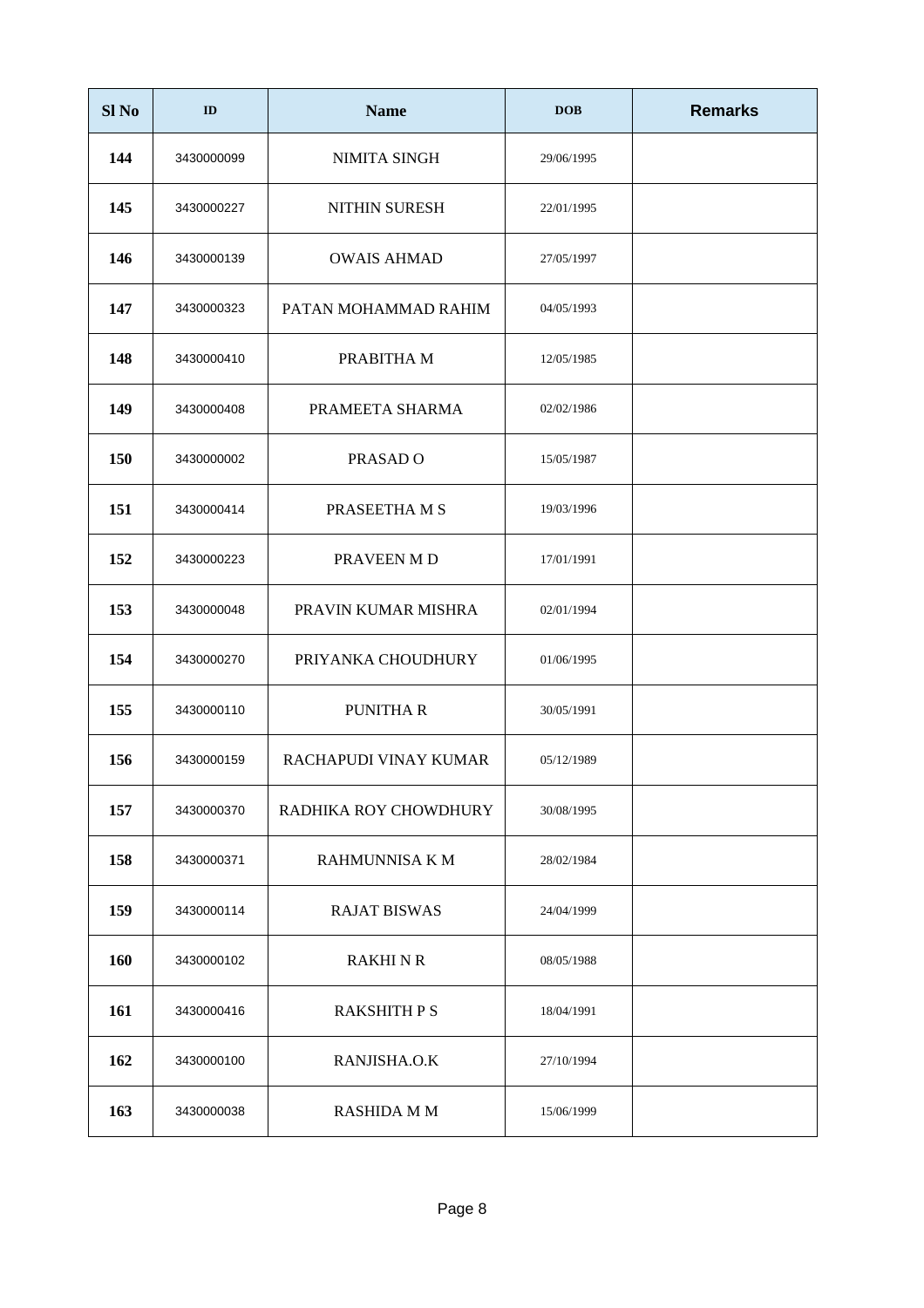| Sl <sub>No</sub> | ID         | <b>Name</b>             | <b>DOB</b> | <b>Remarks</b> |
|------------------|------------|-------------------------|------------|----------------|
| 164              | 3430000417 | <b>RASHMILA M</b>       | 14/06/1983 |                |
| 165              | 3430000263 | <b>REJITHA M</b>        | 20/02/1993 |                |
| 166              | 3430000359 | REKHA R PILLAI          | 28/05/1996 |                |
| 167              | 3430000143 | REKHA R.                | 30/01/1997 |                |
| 168              | 3430000215 | <b>RENJINI V</b>        | 31/08/1995 |                |
| 169              | 3430000320 | <b>RIA CHERU</b>        | 14/10/1986 |                |
| 170              | 3430000351 | <b>RINUMOL K</b>        | 14/05/1993 |                |
| 171              | 3430000042 | RITIK BAJPAI            | 01/01/1998 |                |
| 172              | 3430000419 | ROHITH M                | 25/07/1999 |                |
| 173              | 3430000385 | <b>RUBY NAZREEN K K</b> | 28/02/1991 |                |
| 174              | 3430000113 | <b>SABITHAP</b>         | 30/11/1992 |                |
| 175              | 3430000015 | SAFVANA THASNI P        | 25/05/1997 |                |
| 176              | 3430000234 | <b>SAJAN C S</b>        | 15/05/1991 |                |
| 177              | 3430000156 | SAJANA.M. SURESH        | 12/03/1999 |                |
| 178              | 3430000276 | <b>SALIJA S</b>         | 30/06/1993 |                |
| 179              | 3430000191 | <b>SALIN MARIAM SAM</b> | 02/02/1992 |                |
| 180              | 3430000221 | SAMIYA SALEEM V S       | 08/08/1996 |                |
| 181              | 3430000193 | <b>SANDRA A VENU</b>    | 20/09/1997 |                |
| 182              | 3430000231 | <b>SANDRA MK</b>        | 01/02/1998 |                |
| 183              | 3430000313 | <b>SANSKRITI PAL</b>    | 05/05/1999 |                |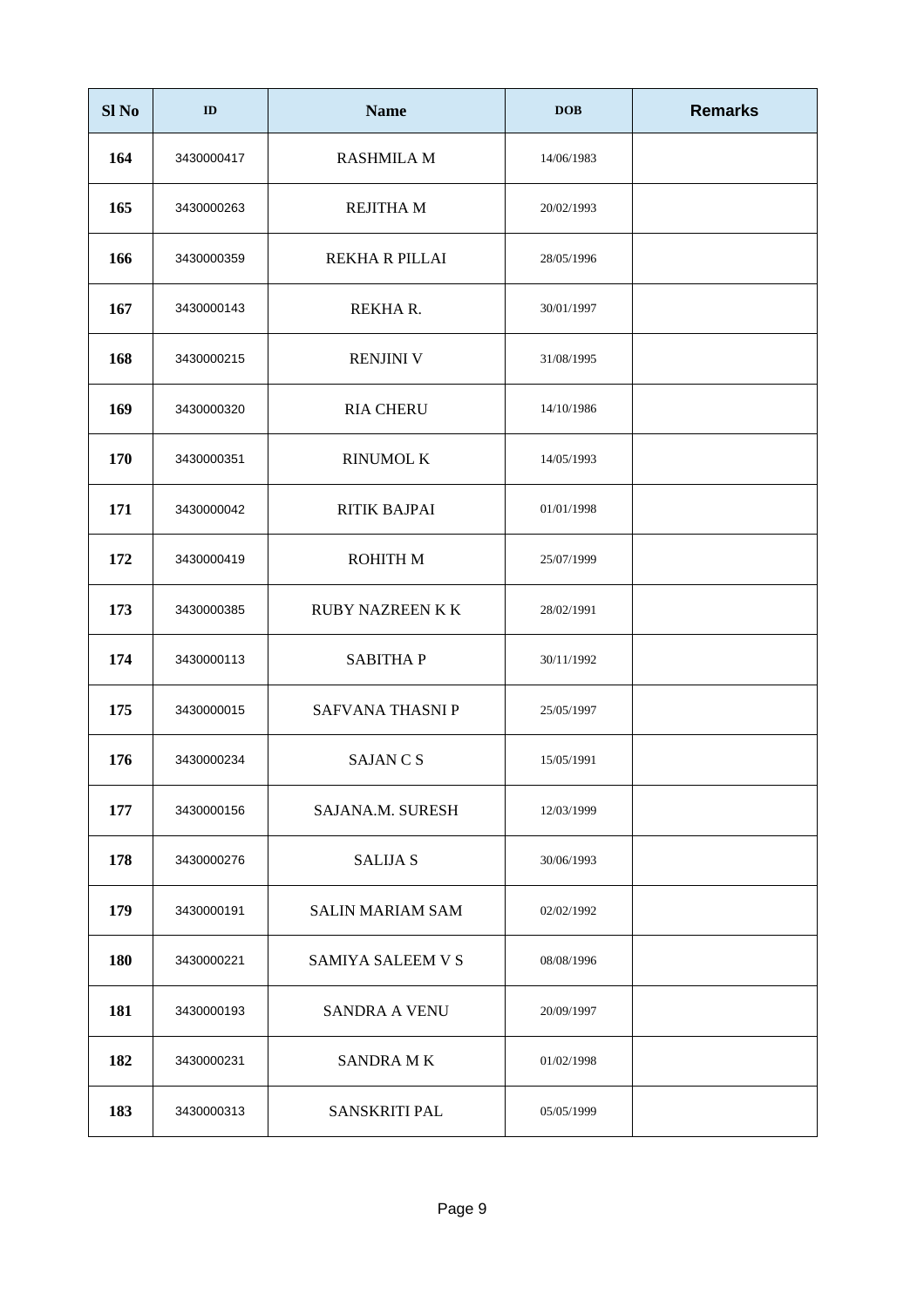| Sl <sub>No</sub> | ID         | <b>Name</b>           | <b>DOB</b> | <b>Remarks</b> |
|------------------|------------|-----------------------|------------|----------------|
| 184              | 3430000197 | <b>SARANYA R</b>      | 14/01/1996 |                |
| 185              | 3430000418 | <b>SARATH MOHAN</b>   | 23/01/1990 |                |
| 186              | 3430000254 | SARMISHTA RAGHAVAN    | 06/11/1997 |                |
| 187              | 3430000012 | <b>SAYANA.MK</b>      | 20/03/1996 |                |
| 188              | 3430000343 | SHADIYA CK            | 30/12/1999 |                |
| 189              | 3430000300 | <b>SHAFEENA K M</b>   | 26/02/1987 |                |
| 190              | 3430000309 | <b>SHAHIDA</b>        | 15/03/1993 |                |
| 191              | 3430000212 | <b>SHAHZEB HASAN</b>  | 15/06/1990 |                |
| 192              | 3430000355 | <b>SHANA NASRIN K</b> | 17/08/1994 |                |
| 193              | 3430000346 | <b>SHARON KV</b>      | 22/03/1993 |                |
| 194              | 3430000086 | <b>SHARUKH KHAN</b>   | 02/02/1994 |                |
| 195              | 3430000204 | <b>SHIJINAP</b>       | 08/10/1992 |                |
| 196              | 3430000118 | SHIJITHA P            | 16/07/1990 |                |
| 197              | 3430000218 | <b>SHILPA SP</b>      | 02/02/1998 |                |
| 198              | 3430000148 | <b>SILPAN</b>         | 21/10/1989 |                |
| 199              | 3430000390 | <b>SIMJITH V</b>      | 25/05/1989 |                |
| 200              | 3430000131 | <b>SITARAM SAHU</b>   | 05/07/1990 |                |
| 201              | 3430000244 | SIVAPRASAD P          | 22/03/1996 |                |
| 202              | 3430000220 | <b>SK MEHDI HASAN</b> | 11/01/1996 |                |
| 203              | 3430000140 | <b>SOFIYA FRANCIS</b> | 14/04/1993 |                |
| 204              | 3430000246 | SONIA JOSEPH          | 27/03/1992 |                |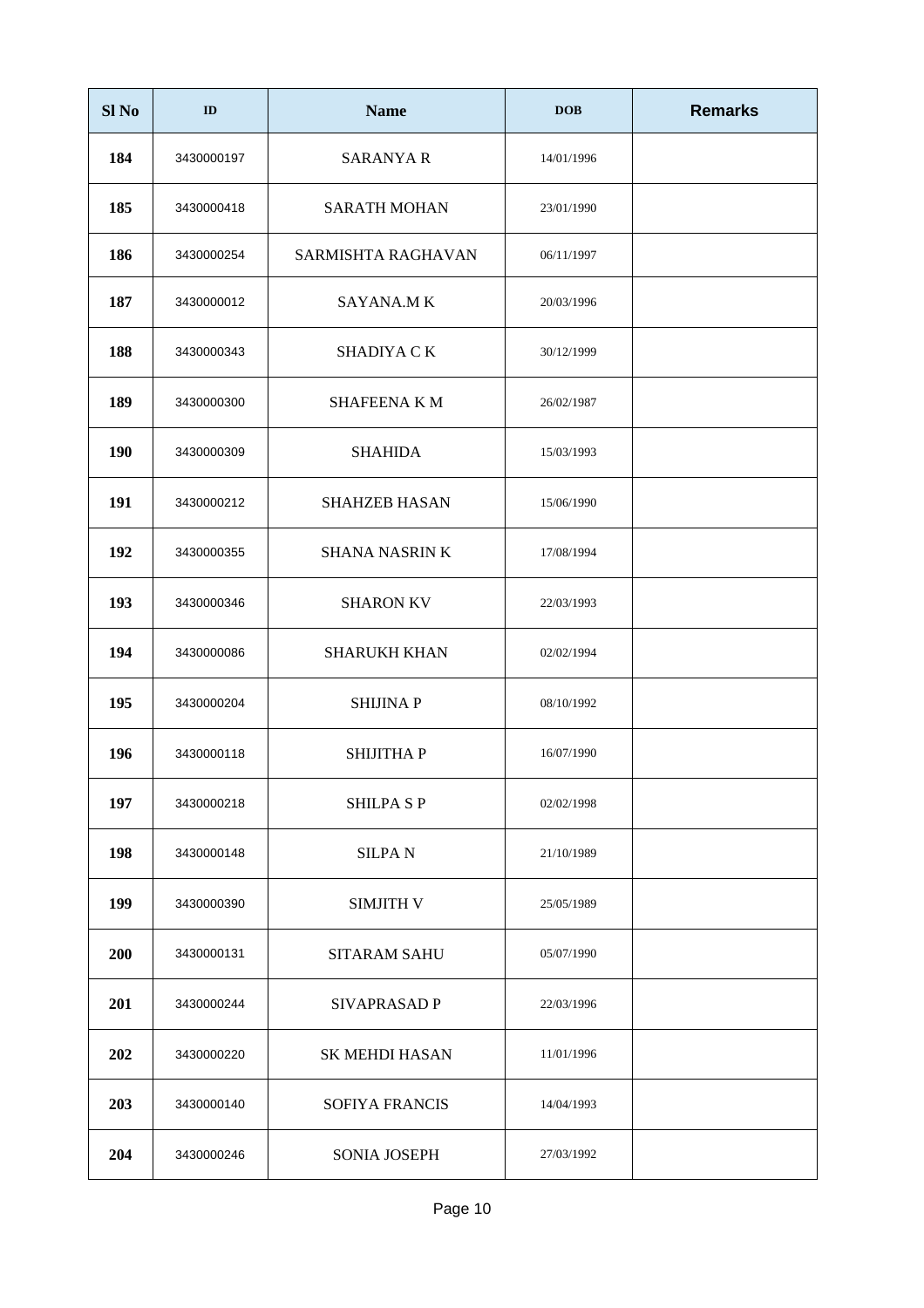| Sl <sub>No</sub> | ID         | <b>Name</b>                              | <b>DOB</b> | <b>Remarks</b> |
|------------------|------------|------------------------------------------|------------|----------------|
| 205              | 3430000076 | SOURAV KANTI DAS                         | 15/12/1986 |                |
| 206              | 3430000168 | <b>SREEDIVYAK</b>                        | 21/02/1999 |                |
| 207              | 3430000240 | <b>SREEJITH M S</b>                      | 15/05/1994 |                |
| 208              | 3430000272 | SREELAL M.R.                             | 25/10/1997 |                |
| 209              | 3430000035 | <b>SREELESH MK</b>                       | 31/05/1994 |                |
| 210              | 3430000040 | <b>SREENA</b>                            | 12/10/1987 |                |
| 211              | 3430000342 | <b>SRUTHI. E</b>                         | 16/11/1990 |                |
| 212              | 3430000325 | SRUTHIRAJ A.                             | 25/10/1996 |                |
| 213              | 3430000050 | <b>SUBHAJIT SARKAR</b>                   | 28/02/1997 |                |
| 214              | 3430000123 | <b>SUBHANKAR RAY</b><br><b>CHOWDHURY</b> | 25/09/1991 |                |
| 215              | 3430000306 | SUCHISMITA DHANPHUL                      | 27/09/1991 |                |
| 216              | 3430000260 | <b>SULAIKAPM</b>                         | 03/05/1997 |                |
| 217              | 3430000261 | <b>SUMAR</b>                             | 04/08/1997 |                |
| 218              | 3430000238 | <b>SUNIL KUMAR DEWAT</b>                 | 23/08/1994 |                |
| 219              | 3430000196 | <b>SUNISHA S NAIR</b>                    | 05/11/1995 |                |
| 220              | 3430000136 | SURANYA. C J                             | 11/11/1994 |                |
| 221              | 3430000031 | <b>SURESHKRISHNAN R</b>                  | 16/04/1993 |                |
| 222              | 3430000278 | <b>SUSHMITA</b>                          | 24/03/1994 |                |
| 223              | 3430000310 | <b>SWAPNA SOURAV</b>                     | 01/06/1995 |                |
| 224              | 3430000413 | SWATHY A S                               | 03/05/1997 |                |